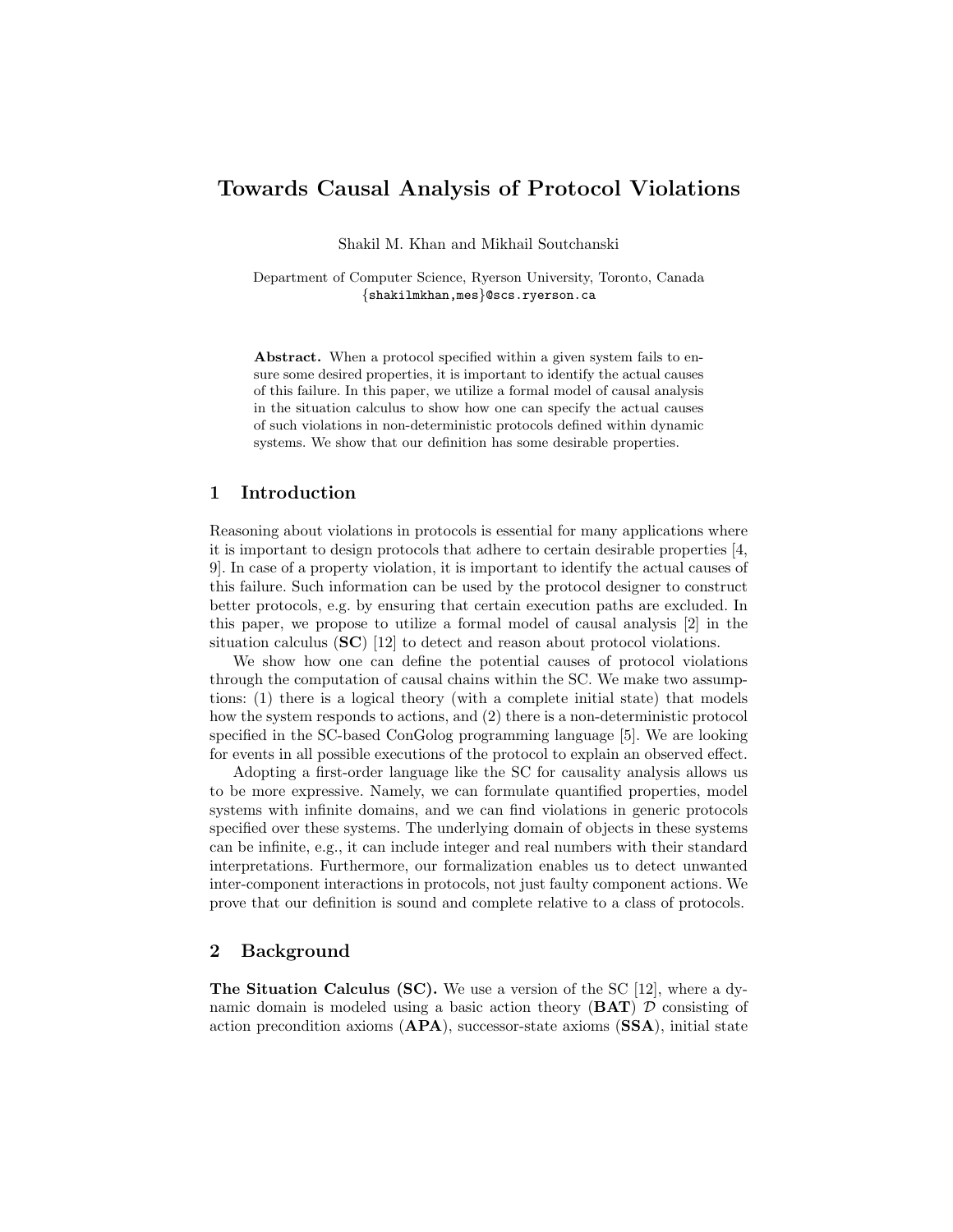axioms, unique name axioms for actions  $(UNA)$ , and domain-independent foundational axioms  $\Sigma$ . We also utilize the single-step regression operator  $\rho$ . Given a query "does  $\phi$  hold in situation  $do(\alpha, s)$ ",  $\rho$  transforms it into an equivalent query "does  $\psi$  hold in s?", eliminating action  $\alpha$  by compiling it into  $\psi$ . The expression  $\rho[\phi, \alpha]$  denotes such an equivalent query obtained from the formula  $\phi$  by replacing each fluent atom F in  $\phi$  with the rhs of the SSA for F where the action variable a is instantiated with the ground action  $\alpha$ , and then simplified using UNAs and constants. One can prove that given a BAT  $\mathcal{D}$ , a formula  $\phi(s)$  uniform in s, and a ground action term  $\alpha$ , we have that  $\mathcal{D} \models \forall s. \ \phi(do(\alpha, s)) \leftrightarrow \rho[\phi(s), \alpha].$ Example. We use the well-known dining philosophers problem [7] with three philosophers as our running example. The actions in this domain are  $pickUp(p, f)$ ,  $putDown(p, f), eat(p), while the fluents are hasFork(p, f, s), thinking(p, s), and$  $eating(p, s)$ . Most of these and the following axioms are self-explanatory; see [8] for details. We define a philosopher  $p$  is waiting in situation  $s$  as an abbreviation waiting $(p, s) \stackrel{\text{def}}{=} \neg (eating(p, s) \vee thinking(p, s))$ . We use the relation neighb to describe the seating arrangement and assume the fork  $F_{ij}$  is in between philosophers  $P_i, P_j$ . We sample a few axioms (all free variables are  $\forall$ -quantified at front):

(a).  $Poss(pickUp(p, f), s) \leftrightarrow$ 

 $\neg hasFork(p, f, s) \land \exists p'.(neighbor, f, p') \lor neigh(b(p', f, p)) \land \neg hasFork(p', f, s),$ (b).  $Poss(eat(p), s) \leftrightarrow \exists f, f'. f \neq f' \land hasFork(p, f, s)$ 

 $\wedge$  has  $Fork(p, f', s) \wedge \neg eating(p, s),$ 

(c).  $hasFork(p, f, do(a, s)) \leftrightarrow a = pickUp(p, f)$ 

 $\vee$  (hasFork(p, f, s)  $\wedge \neg a = putDown(p, f)$ ),

(d). eating $(p, do(a, s)) \leftrightarrow a = eat(p) \vee (eating(p, s) \wedge \neg \exists f. a = putDown(p, f)),$ 

(e).  $\forall p. \text{ thinking}(p, S_0) \leftrightarrow p = P_1 \vee p = P_2 \vee p = P_3,$ 

 $(f)$ .  $\forall p, f$ . ¬eating $(p, S_0) \wedge \neg hasFork(p, f, S_0)$ .

## 3 Actual Achievement Causes

Given a trace (a log), *actual achievement causes* are the key events responsible for achieving some effect. Here, we briefly review [2]. An effect is an SC formula  $\phi(s)$  that is uniform in s. Given an effect  $\phi(s)$ , the actual causes of  $\phi$  are defined relative to a *causal setting*, i.e., a BAT  $D$  representing the domain dynamics, and a narrative  $\sigma$ , representing the ground situation, where the effect was observed: **Def 1.** A causal setting is a tuple  $\langle \mathcal{D}, \sigma, \phi(s) \rangle$ , where D is a BAT,  $\sigma$  is a situation term of the form  $do([a_1, \dots, a_n], S_0)$  with ground action functions  $a_1, \dots, a_n$  s.t.  $\mathcal{D} \models execute(\sigma)$ , and  $\phi(s)$  is an SC formula uniform in s s.t.  $\mathcal{D} \models \phi(\sigma)$ .

As the theory D does not change, we will often suppress D. We require  $\phi$  to hold by the end of the narrative  $\sigma$ . Following [2], we identify the potential causes of an effect  $\phi$  with a set of pairs, each of which consists of a ground action term occurring in  $\sigma$  and the situation where this action was executed. The notion of the achievement condition suggests that if some action  $\alpha$  mentioned in  $\sigma$  triggers the formula  $\phi(s)$  to change its truth value from false to true relative to  $\mathcal{D}$ , and if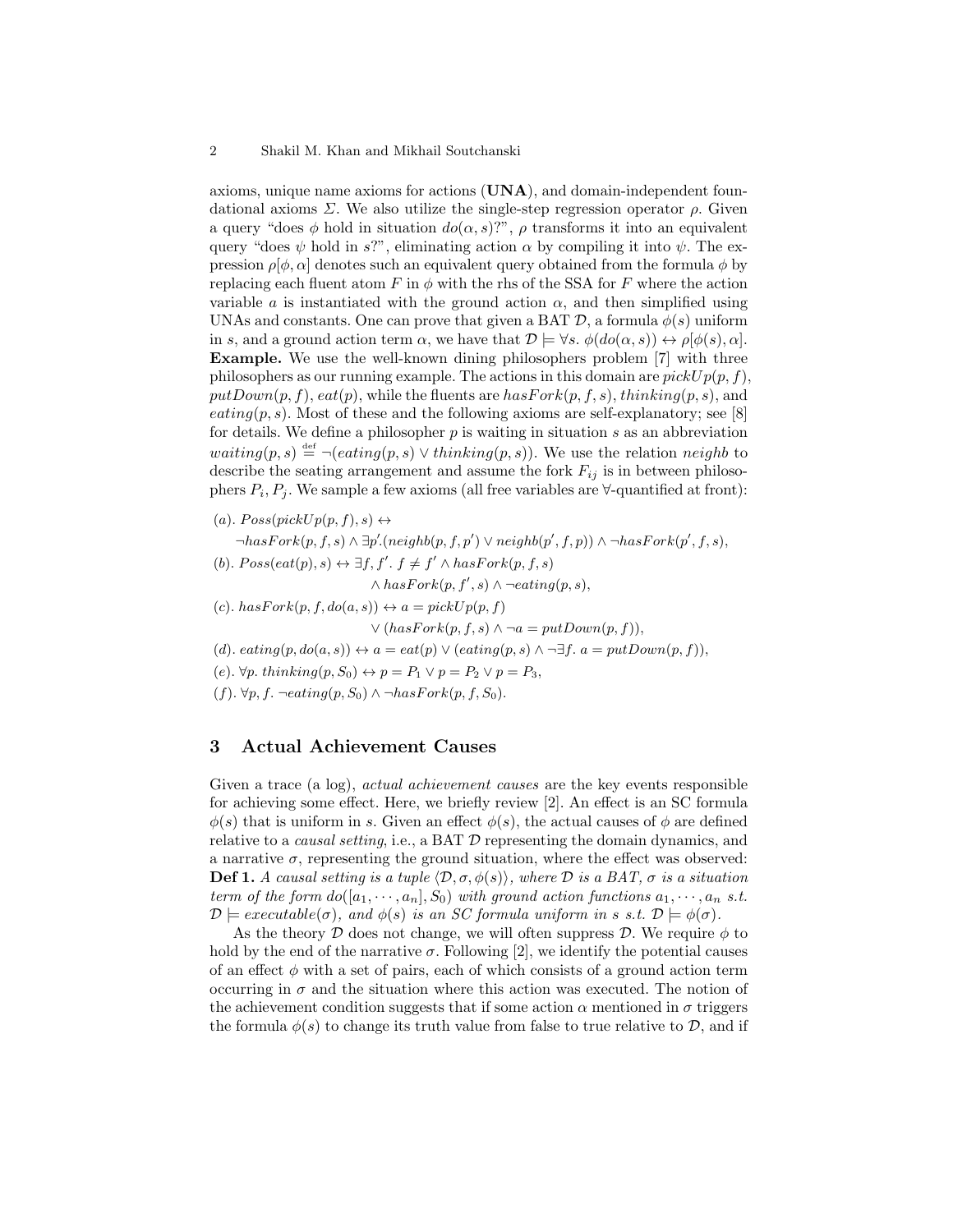there are no actions in  $\sigma$  after  $\alpha$  that change the value of  $\phi(s)$  back to false, then α is the actual cause of achieving φ(s) in σ. Batusov and Soutchanski [2] showed that when used together with the single-step regression operator  $\rho$ , this notion of achievement condition not only identifies the single action that brings about the effect of interest, but also captures recursively the actions that build up to it, i.e., the root causes. Additionally, one must include the preconditions under which these actions are executable. The following inductive definition formalizes this intuition. Let  $\Pi_{apa}(\alpha, \sigma)$  be the right-hand side of the APA for action  $\alpha$ with the situation term replaced by situation  $\sigma$ .

**Def 2.** A causal setting  $C = \langle \sigma, \phi(s) \rangle$  satisfies the achievement of  $\phi$  via the situation term  $do(\alpha^*, \sigma^*) \sqsubseteq \sigma$  iff there is an action  $\alpha'$  and situation  $\sigma'$  s.t.:  $\mathcal{D} \models \neg \phi(\sigma') \land \forall s. d\sigma(\alpha', \sigma') \sqsubseteq s \sqsubseteq \sigma \rightarrow \phi(s),$ 

and either  $\alpha^* = \alpha'$  and  $\sigma^* = \sigma'$ , or  $\sigma^* \subseteq \sigma' \subseteq \sigma$  and the causal setting  $\langle \sigma', \rho[\phi(s), \alpha'] \wedge \Pi_{apa}(\alpha', \sigma') \rangle$  satisfies the achievement condition via the situation term  $do(\alpha^*, \sigma^*)$ . Whenever a causal setting C satisfies the achievement condition via situation  $do(\alpha^*, \sigma^*)$ , we say that the action  $\alpha^*$  executed in situation  $\sigma^*$  is an achievement cause in the causal setting  $\mathcal{C}$ .

Since the process of discovering intermediary achievement causes using  $\rho$  cannot continue beyond  $S_0$ , it eventually terminates. Moreover, since the narrative  $\sigma$  is finite, the achievement causes of C also form a finite sequence of situationaction pairs, which we call the achievement causal chain of C.

**Example (cont'd).** Let the philosophers  $P_1, P_2, P_3$  sit around the table, with forks in between. Consider the trace  $\sigma_1 = do([pickUp(P_1, F_{12}), pickUp(P_3, F_{23}),$  $pickUp(P_1, F_{13}), eat(P_1), S_0$ . We are interested in computing the actual causes of the effect  $\phi_1 = \text{eating}(P_1, s)$ . Then according to Def. 2, the causal setting  $\langle \phi_1, \sigma_1 \rangle$  satisfies the achievement condition  $\phi_1$  via the situation  $do(eat(P_1), S_3)$ , where  $S_3 = do([pickUp(P_1, F_{12}), pickUp(P_3, F_{23}), pickUp(P_1, F_{13})], S_0)$ , so the action eat( $P_1$ ) executed in  $S_3$  is a (primary) achievement cause of  $\phi_1$ .

Moreover, computing  $\rho[eating(P_1, \sigma_1), eat(P_1)] \wedge Poss(eat(P_1), S_3)$  yields  $\exists f$ ,  $f'$ -hasFork $(P_1,f,s) \wedge hasFork(P_1,f',s) \wedge f \neq f' \wedge \neg eating(P_1,s)$  (let us call this formula  $\psi$ ), and leads to a new causal setting  $\langle S_3, \psi \rangle$ . This satisfies the achievement condition via the action  $pickUp(P_1, F_{13})$ , so  $pickUp(P_1, F_{13})$  executed in  $S_2 = do([pickUp(P_1, F_{12}), pickUp(P_3, F_{23})], S_0)$  is a secondary achievement cause. Similarly, it can be shown that  $pickUp(P_1, F_{12})$  executed in  $S_0$  is also included in the causal chain. Notice that the action  $pickUp(P_3, F_{23})$  is irrelevant.

We can also handle quantified queries, e.g. the actual causes of  $\langle \sigma_2, \forall p. \text{ } wait$  $ing(p, s)$ , where  $\sigma_2 = do([pickUp(P_1, F_{12}), pickUp(P_2, F_{23}), pickUp(P_3, F_{13})], S_0)$ . Note that the integer-valued weight of pasta in the bowl can be easily modelled.

#### 4 Causal Analysis of Protocol Violations

We model the behaviour of the system to be reasoned about as a BAT  $D$ , while we encode an *observation* or effect using an SC formula  $\phi(s)$  that is uniform in s, as above. For reasons explained below, we require the initial theory  $\mathcal{D}_{S_0}$  to be complete both for relational and functional fluents. Let the protocol be specified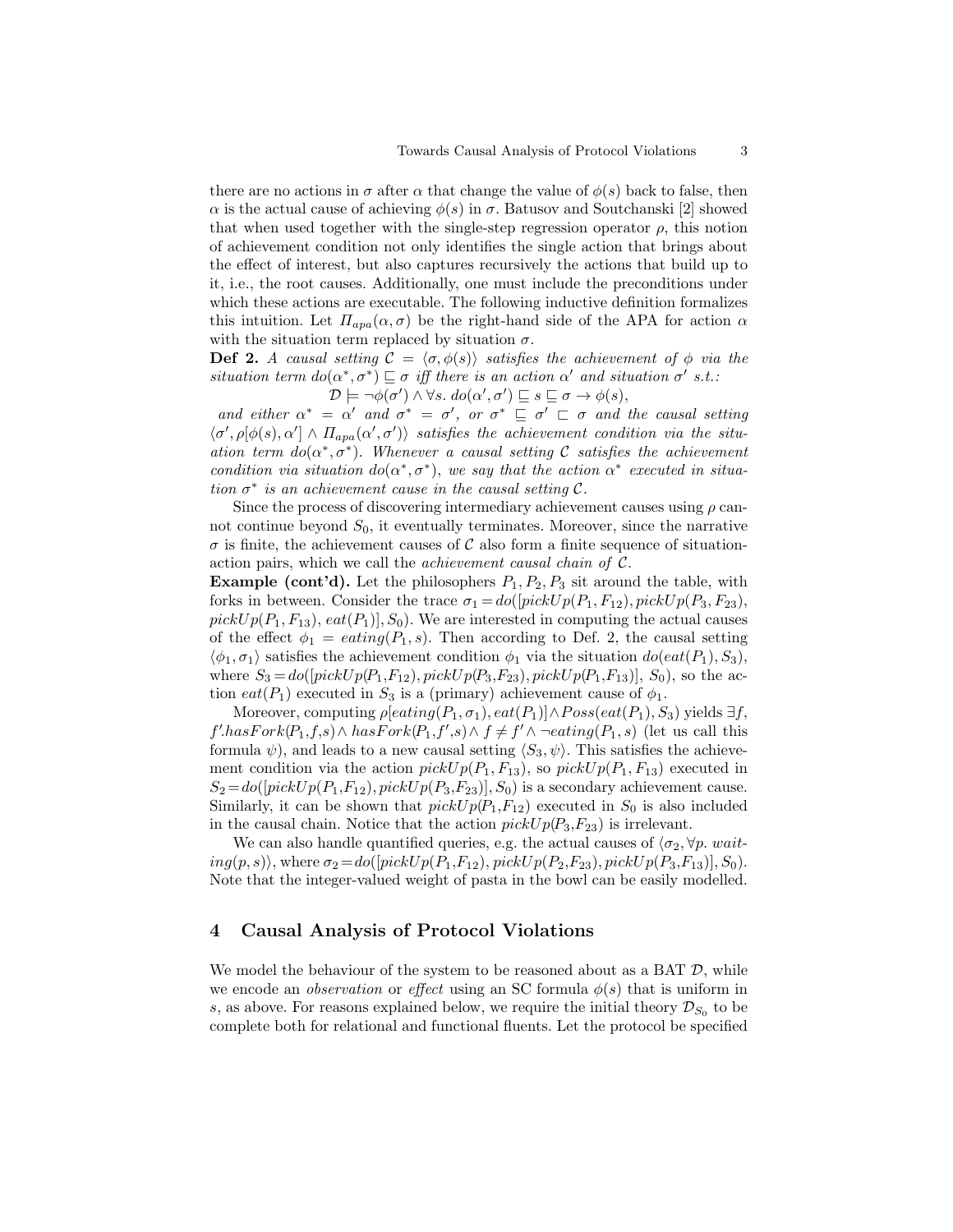using a ConGolog program  $\delta$  [5], but we can work with any programming language defined on top of the SC. We are now ready to give our formal definition of the potential causes of a protocol violation in the SC:

**Def 3.** Given a system  $DS = \langle \mathcal{D}, \delta, \phi(s) \rangle$ , the causes of violation of DS is the least set of causal chains  $V_{DS}$  such that if there is a ground sequence of actions  $\boldsymbol{a}$ for which  $\mathcal{D} \models Do(\delta, S_0, do(a, S_0)) \wedge \phi(do(a, S_0)),$  then  $\mathcal{V}_{DS}$  includes the causal chain relative to the causal setting  $\langle \mathcal{D}, do(\mathbf{a}, S_0), \phi(s) \rangle$ .

Thus, the causes  $V_{DS}$  of violating a non-deterministic protocol  $\delta$  specified within a dynamic system  $\mathcal D$  relative to a property  $\phi(s)$  is the set of causal chains over all possible undesirable executions of  $\delta$ , i.e. terminated executions over which  $\phi(s)$  holds. Subsequently, we also call  $\mathcal{V}_{DS}$  a set of *conjectures*. Each conjecture specifies what actions in what situations should have been avoided by the executer, i.e. which paths in the execution tree of  $\delta$  should have been prohibited by the protocol in an attempt to avoid failure  $\phi(s)$ . If the number of possible terminated executions of  $\delta$  is finite, then  $V_{DS}$  is also finite.

Note that Def. 3 may produce unintuitive results if the initial theory is incompletely specified. To see this, consider the non-deterministic program  $(A|B)$ , where the preconditions of A is  $F(s)$  and that of B is  $\neg F(s)$ , and both A and B executed in  $S_0$  have the effect that  $\phi(s)$ . Suppose that D does not specify the truth value of F in  $S_0$ . Although both A and B are the causes for  $\phi(s)$ , the theory  $\mathcal D$  entails neither *executable*( $do(A, S_0)$ ), nor *executable*( $do(B, S_0)$ ), and therefore, according to our definition, the set of conjectures is empty, which is unintuitive. To avoid this issue, we require  $\mathcal D$  to be initially complete. **Example (cont'd).** Consider a simple protocol  $\delta_1$  specified in ConGolog:

 $(pickUp(P_1, F_{12}) | pickUp(P_2, F_{12}))$ ;  $(pickUp(P_1, F_{13}) | pickUp(P_2, F_{23}))$ ;  $\text{(eat}(P_1) \mid \text{eat}(P_2) \mid \pi f. \; [Poss(pickUp(P_3, f), now)'; pickUp(P_3, f)]).$ 

That is, first, either philosopher  $P_1$  or  $P_2$  non-deterministically picks up the fork  $F_{12}$  that is between them, then either of them picks up another available fork, and finally either  $P_1$  eats, or  $P_2$  eats, or  $P_3$  picks up a fork. We would like to check if  $\delta_1$  violates the property that  $\phi_3(s) = \neg \exists p.$  eating $(p, s)$ .

It is easy to see that there are only six possible executions of  $\delta_1$  and only in two of these cases, a philosopher is eating. For instance, no philosopher is eating in  $do(a_1, S_0)$ , where  $a_1 = [pickUp(P_1, F_{12}), pickUp(P_2, F_{23}), pickUp(P_3, F_{23})]$  $F_{13}$ ]. As such,  $V_{DS}$  for our example includes the causal chain relative to setting  $\langle \mathcal{D}, d\rho(\mathbf{a_1}, S_0), \phi_3(s)\rangle$ . Note that the information provided by the causes of violation can be used by the protocol designer to reason about and improve on the protocol, in this case e.g. by ensuring that the second  $pickUp$  action is only performed by the philosopher who is already holding another fork, etc.

Notice our approach can detect improperly synchronized inter-component interactions, as can be seen even in this simple example: while none of the philosophers failed to perform, in all four cases suggested by our causes of violation their actions are not synchronized relative to the fulfillment of  $\neg \phi_3$ .

We now show that our formalization has some intuitively desirable properties. First, a conjecture for a given complete execution of a protocol is unique: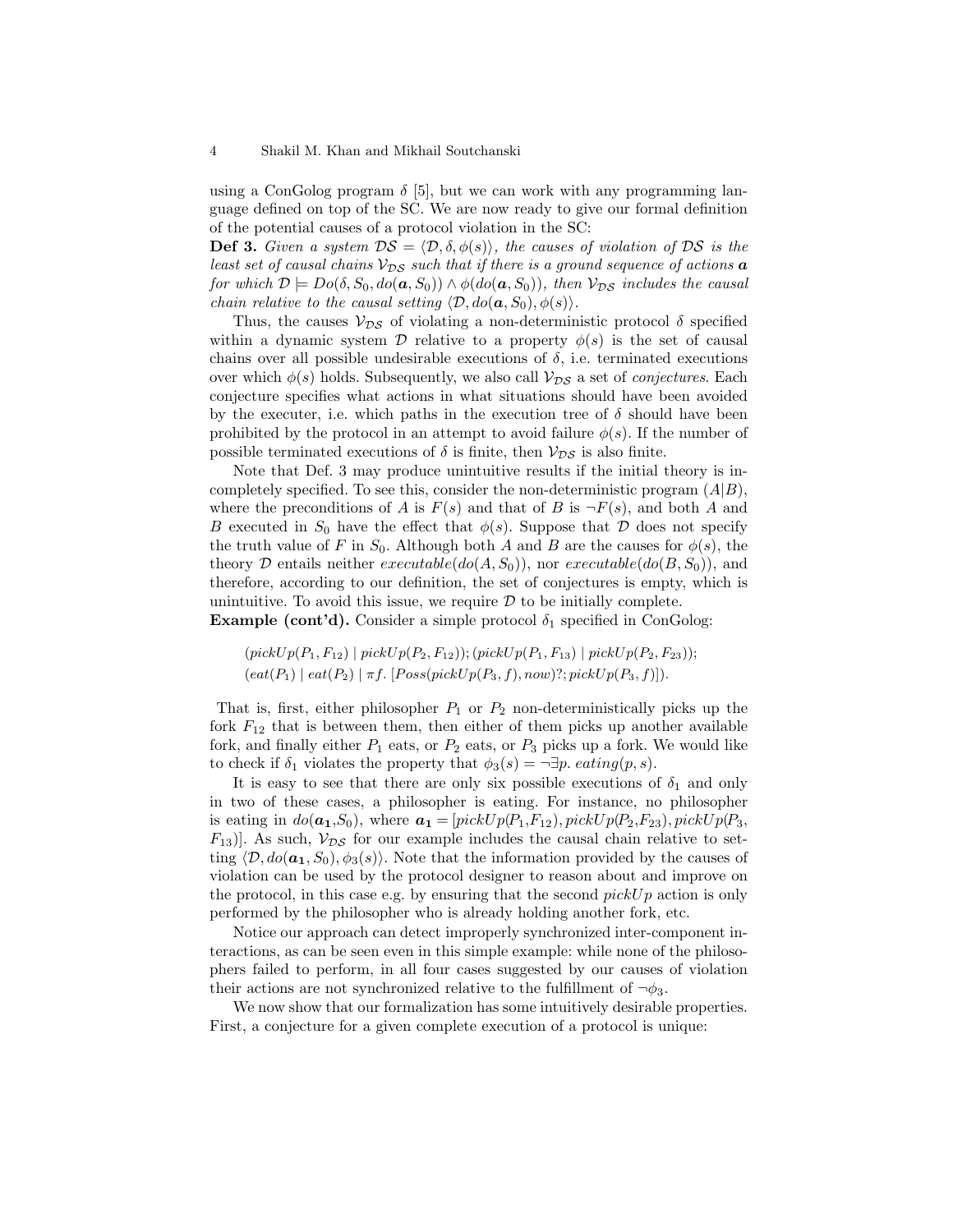**Th 1.** If  $K_1$  and  $K_2$  are two conjectures of a particular execution **a** of protocol δ specified over a system  $DS = \langle \mathcal{D}, \delta, \phi(s) \rangle$ , then  $\mathcal{K}_1 = \mathcal{K}_2$ .

Moreover, the set of actions in a conjecture is sufficient for the effect to hold. **Th 2.** If K is a conjecture of an execution  $\boldsymbol{a}$  of protocol  $\delta$  specified over a system  $DS = \langle \mathcal{D}, \delta, \phi(s) \rangle$ , and  $\sigma_{\mathcal{K}}$  is the situation obtained by performing the actions in K in the order they appear in **a** starting from  $S_0$ , then  $\mathcal{D} \models executable(\sigma_{\mathcal{K}}) \land \phi(\sigma_{\mathcal{K}})$ . Th. 1, 2, and Def. 3 together imply that our notion of causes of protocol violation is sound in the sense that each conjecture represents one or more undesirable executions of  $\delta$  and correctly identifies the underlying reasons for the effect.

However, perhaps somewhat surprisingly, we can show that not every action in a conjecture is necessary for the effect to follow. Let  $\sigma_a^{\overline{a'}, s'}$  denote the situation that can be obtained by executing the exact sequences of actions as in  $\alpha$  starting in  $S_0$ , except for action a' in situation s'.

**Th 3.** There is a system  $DS = \langle \mathcal{D}, \delta, \phi(s) \rangle$ , an action a', and a situation s', s.t. if K is a conjecture in  $\mathcal{V}_{DS}$  of a particular execution  $\boldsymbol{a}$  of protocol  $\delta$  and  $a'$  executed in s' is a cause in the conjecture K, then:  $\mathcal{D} \not\models \neg(executable(\sigma_a^{\overline{a'}, s'}) \land \phi(\sigma_a^{\overline{a'}, s'})).$ Thus, removing a cause  $a'$  in s' from the execution/trace  $\boldsymbol{a}$  itself may not have any effect on  $\phi(s)$  as it may be the case that another action on the trace restores the executability and/or brings about the effect, e.g. one that is currently being preempted by the cause. In fact this shows that our base framework does not

choose an action as a cause when its effects are preempted by some earlier action. Furthermore, we can show that the notion of modularity from [8] can be adapted to protocol violations, if one sub-divides the system into constituents.

Finally, we show that our notion of causes of protocol violation is complete with respect to a class of protocols, where each protocol  $\delta_f$  has the following properties: each complete execution of  $\delta_f$  is finite, and there is a finite number n of terminated executions of  $\delta_f$ . The above assumptions can apply even if the underlying object domain is infinite, e.g., if in our example, there are fluents for the weight or the number of pasta in a bowl. If  $\boldsymbol{a}$  is a sequence of actions, then let  $a_1$  denote any subsequence of this sequence that possibly omits some actions from **a** but does not alter the order of the actions in **a**. Also, if  $V_{DS}$  is the causes of violation of a system  $DS$ , let  $V_{DS}^{act}$  be the set that replaces each conjecture/causal chain in  $V_{DS}$  with the sequential composition of the actions in the causal chain without changing the order of occurrence of these actions. We can prove the following:

**Th 4 (Completeness).** If  $V_{DS}$  is the causes of violation of a system  $DS =$  $\langle \mathcal{D}, \delta_f, \phi(s) \rangle$ , then there are no sequences of actions **a** and subsequence **a**<sub>!</sub> such that  $\mathcal{D} \models Do(\delta_f, S_0, do(\mathbf{a}, S_0)) \land \phi(do(\mathbf{a}, S_0))$  and  $\mathbf{a}_1 \notin \mathcal{V}_{DS}^{act}$ .

# 5 Discussion

We emphasize that our formalization supports domains with infinitely many objects. This makes our work fundamentally different from approaches based on model checking [1]. Perhaps the closest work to ours that can be found in the